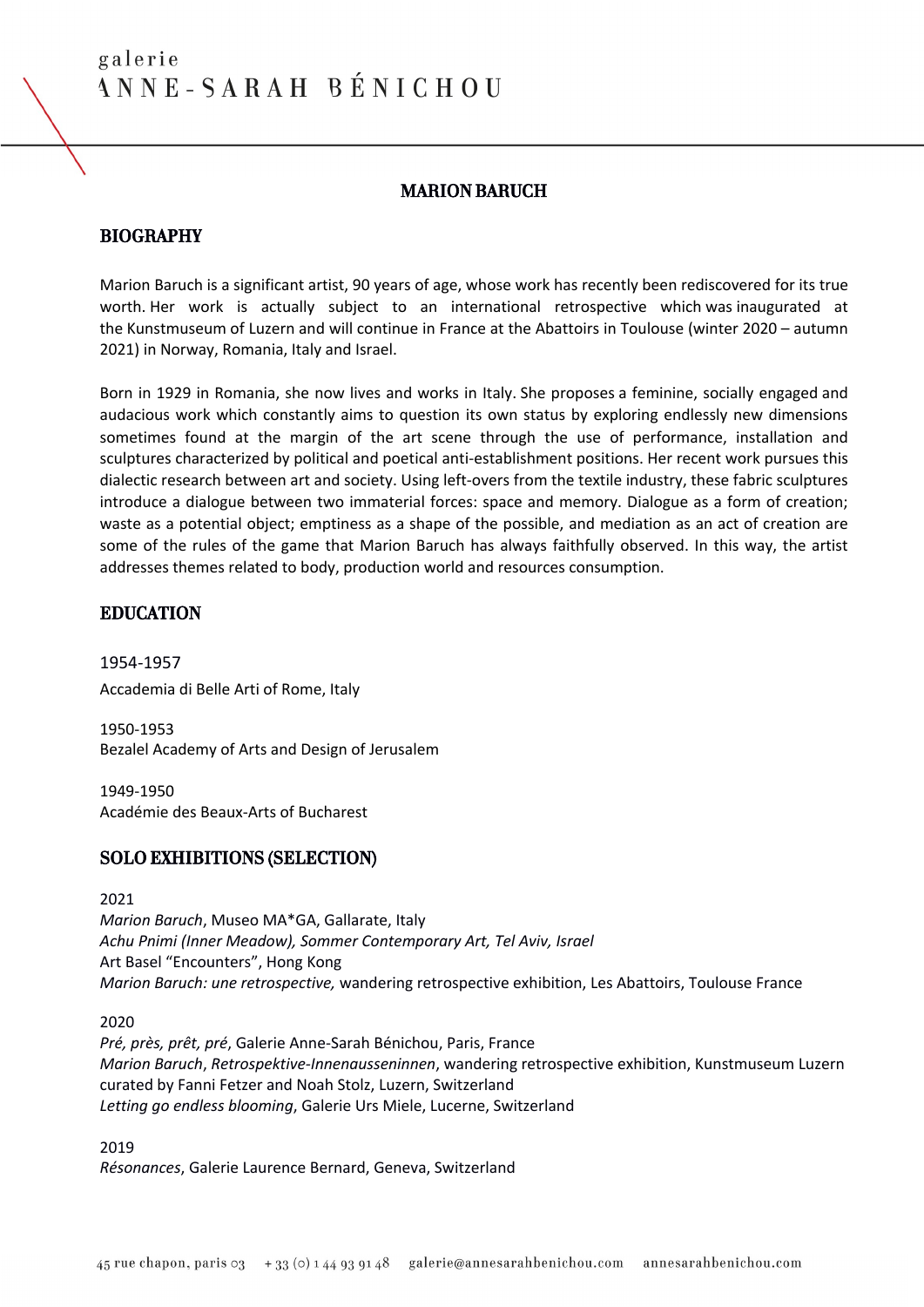*Natura Abitata*, La BF15, curated by Perrine Lacroix, Lyon, France *La rencontre de Madame Marion Baruch et Monsieur Al Held*, Galerie Ziegler, Zurich, Switzerland *Structured Detour*, la Rada, Locarno, Switzerland

#### 2018

*Marion Baruch, Abbracio le spazio e lo attraverso*, curator Noah Stolz, Museo Arte Gallarate (MA\*GA), Gallarate, Italy *Marion Baruch e Allessandro Teoldi*, Viasaterna, Milan, Italy

*Fanni Fetzer vous propose Marion Baruch*, jevouspropose, Zurich, Switzerland

### 2017

B*ack to the future*, Artissima, Turin, Italy *Le parti pris des nuages*, Galerie Anne-Sarah Bénichou, Paris, France

### 2016

*Le temps éclaté par la profondeur du vide*, curator : Noah Stolz, Galerie Laurence Bernard, Geneva, Switzerland

*Eingang, In & Out, Up & Down, Durch und Durch*, curator : Noah Stolz,Galerie BolteLang, Zurich, Switzerland

*Le Printemps de Toulouse*, curator : Christian Bernard, L'adresse du Printemps, Toulouse, France *De jour en jour,* curator : Nathalie Viot, Château de Degrés, Gragnague, France *Mancanza / Here and Where*, Otto Zoo, Milan, Italy

2015

*Marion Bruch – Teatro della memoria*, Teatro del Popolo, Gallarate, Italy

2014

*Marion Baruch, Sculpture Ambiente*, Mars, Milan, Italy

# 2013

*Lampi di memoria*, Des histoires sans fin, MAMCO, Geneva, Switzerland

2012

*START-Marion Baruch*, NeufCube, Paris, France

#### 2011

*PARISchutes*, Théâtre Le Vent se lève, Paris, France

#### 2010

*La plage de soleil dans une chambre vide*, Paris, France

#### 2009

*Une chambre vide*, Galerie du Buisson, Paris, France *Mon corps où es-tu ?*, 32 rue Sorbier, Paris, France

# 2001

*Bibliobus*, Centre d'art contemporain Cimaises et Portique, Albi, France *Avis de passage*, ODDC, St-Brieuc, France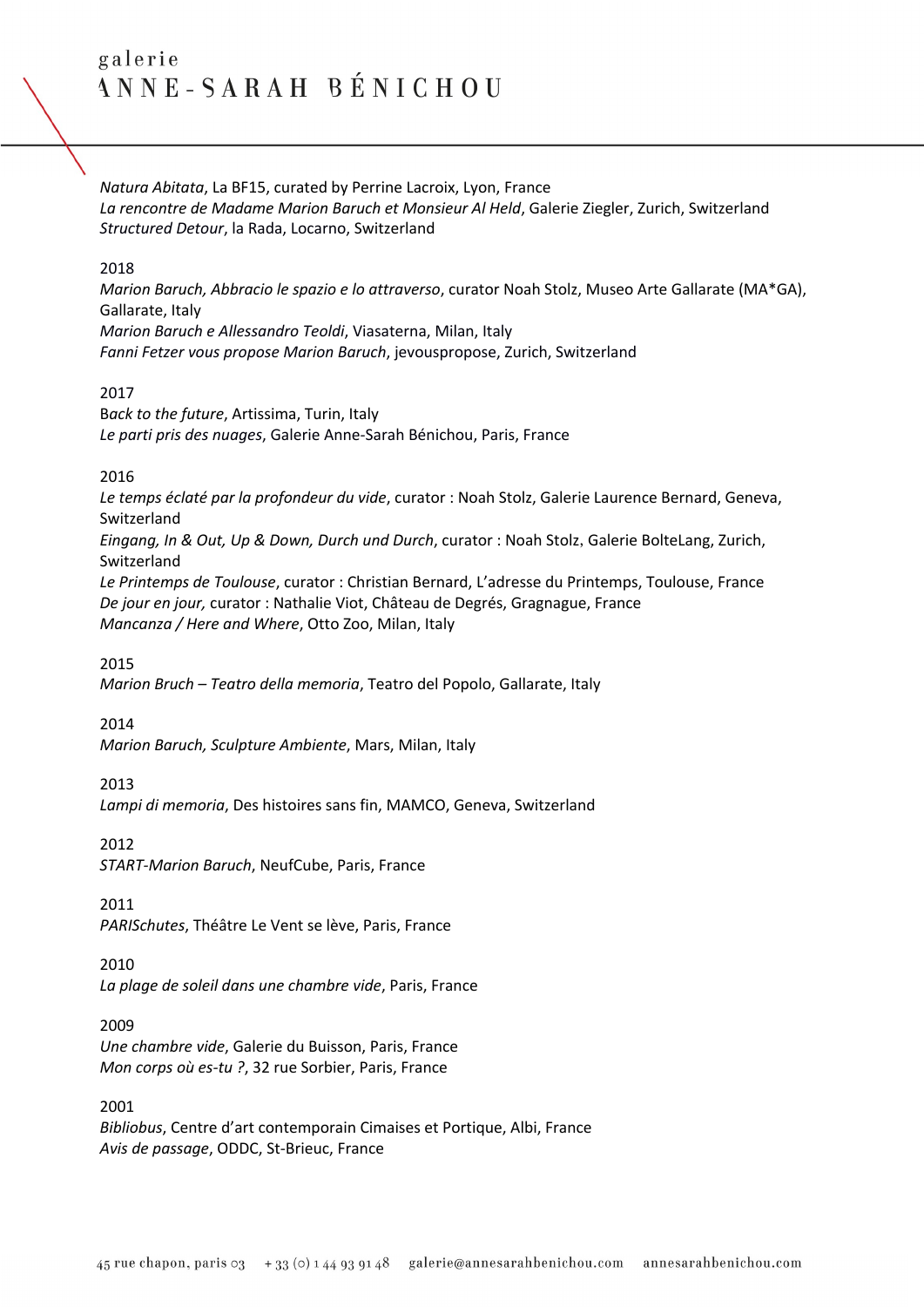# 1996

*Interplace Access*, Viafarini, project by Tatiana Trouvé, Milan, Italy

### 1994

*Prénom d'artiste*, Studio Morra, Naples, Italy *Cafeteria NAME DIFFUSION*, Galleria Luciano Inga-Pin, Milan, Italy

1991 *Mattia knows it*, Galleria Luciano Inga-Pin, Milan, Italy Art Basel, Basel, Switzerland

1971 *Baruch + Fronzoni: Contenitore-Ambiente*, Centre Domus, Milan, Italy

1956 La Cupola, Rome, Italy

1954 Micra Studio, Tel Aviv, Italy

# GROUP EXHIBITIONS (SELECTION)

2021

*Kaléidoscope du réel*, Galerie Anne-Sarah Bénichou, Paris, France *Les Partis pris d'Anne-Sarah Bénichou*, curated by Henri Guette, Festival International du Livre d'Art et du Film (FILAF), Perpignan, France *Structures of radical will*, curated by Beatrice Gross, CAB Foundation, Saint-Paul de Vence, France *Structures of radical will*, curated by Beatrice Gross, CAB Foundation, Brussels, Belgium *2021 = 5*, exhibition celebrating the 5th birthday of the gallery, Galerie Anne-Sarah Bénichou, Paris, France

2020

*Projet Restons Unis,* Galerie Perrotin, Paris, France *accrochage italien*, Galerie Natalie Seroussi, Paris, France *She-Bam Pow POP Wizz ! Les amazones du POP (1961-1973)*, MAMC, Nice, France

2019

*Rumeurs & Légendes*, curated by Hélène Leroy, Jessica Castex and Anne Dressen, Musée d'Art Moderne de la Ville de Paris, France

*Gigantisme - Art et Industrie*, Triennale 2019, curated by Keren Detton, Grégory Lang, Géraldine Courbe and Sophie Warlop, Frac Grand Large - Hauts de France, Dunkirk, France

*Suffis-toi d'un buis,* Ménagerie de Verre, Paris, France

*Le pressentiment de mon indiscipline, dialogue autour de la ligne avec Bernar Venet*, Galerie Anne-Sarah Bénichou, Paris, France

*Performativity*, Centrale Fies, Dro, Italy

*Ici Eden*, Galerie Laurence Bernard, Geneva, Switzerland

*Présence,* Galerie Anne-Sarah Bénichou, Paris, France

*La vie moderne*, curated by François Michaud ans Fanny Schulmann, Musée d'Art moderne de la ville de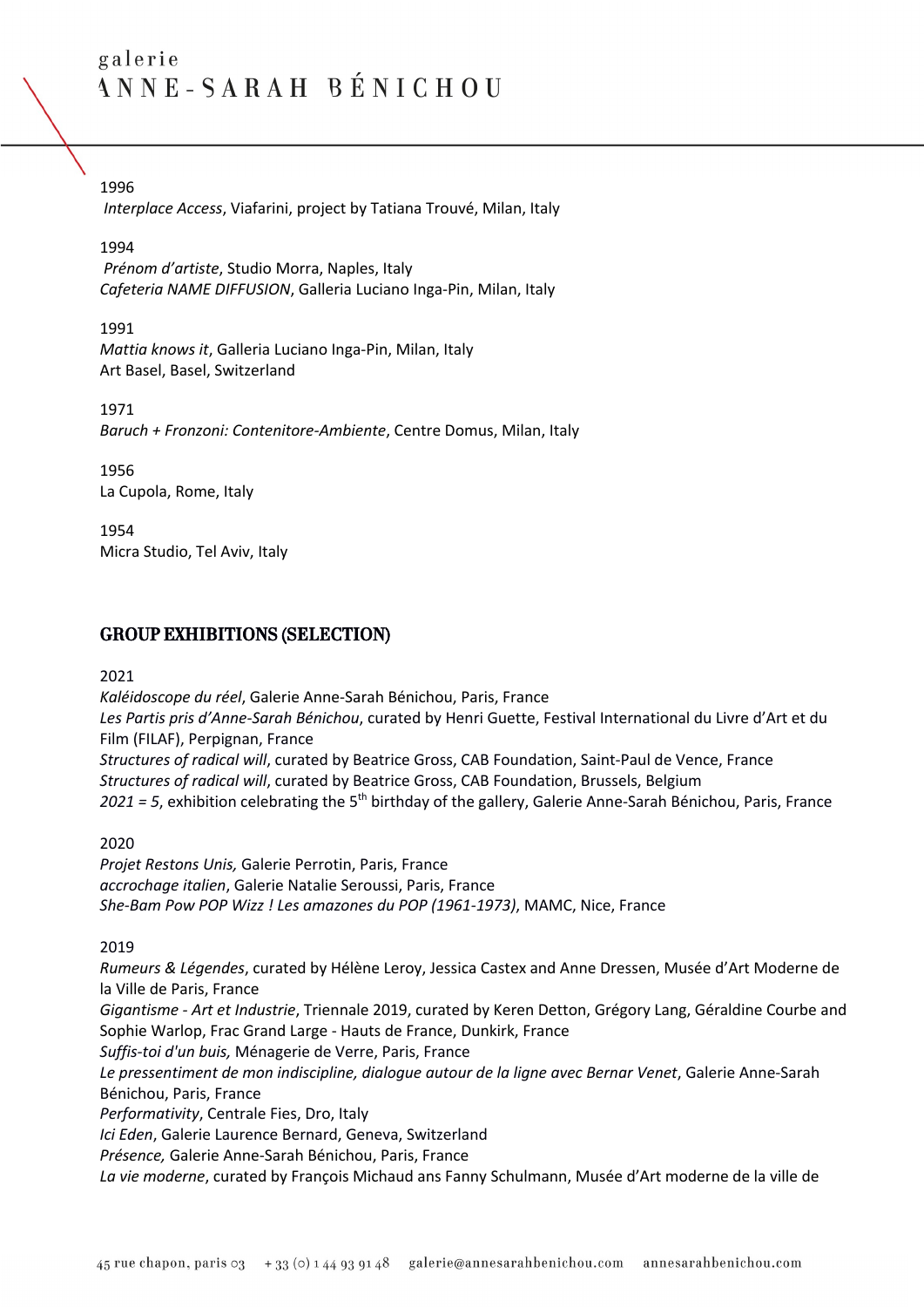Paris, Paris, France *Indus 3,* Art:Concept, Paris, France *Doing Deculturalization*, Museion, Bolzano, Italy *La rencontre de Madame Marion Baruch et Monsieur Al Held*, Galerie Ziegler SA, Zurich, Switzerland

#### 2018

*L'Atlas des nuages,* Schneider Foundation, Watwiller, France *Formes d'histoire,* Les Tanneries-Centre d'art contemporain, Amilly, France *Marion Baruch e Alessandre Teoldi*, Viasaterna, Milan, Italy

### 2017

*Interferencias. Colección del MAMCO de Ginebra en el MNBA, Bienalsur,* National Museum of Fine Arts, Buenos Aires *Three years anniversar*y, Galerie Laurence Bernard, Geneva, Switzerland

*La ruche et la valise*, Villa Bernasconi, Art Center, Grand-Lancy, Switzerland *Life A User's Manual,* Art Encounters, Contemporary Art Biennial, Timisoara, Romania *Entangled : Threads & Making*, Turner Contemporary of Margate, Kent, United Kingdom *Attitude / Sculpture #2*, Galerie Eduardo Secci, Florence, Italy *Locus Amoenus*, C.A.R.S., Museo Tornielli, Ameno, Italy

# 2016

*Time is out of joint*, Galleria Nazionale d'Arte Moderna, Roma, Italy *21st Century. Design after Design. W. Women in Italian Design,* 21st Triennale di Milano, Design Museum, Milan, Italy

# 2015

Sviluppo-Parallelo, Kunstmuseum Luzern, Lucerne, Switzerland

# 2013

*Autoritratti: Iscrizioni del femminile nell'arte italiana contemporanea*, MAMbo, Bologna, Italy

#### 2008

*La trame di Penelope, Erica Borhi, Alice Cattaneo, Name Diffusion, Opere e Workshop,* MA\*GA, Gallarate, Italy

#### 2005

*Naissances*, Musée de l'homme, Paris, France

#### 2004

*Mobilités*, Maison des sciences de l'Homme, Paris, France

# 2002

*Lines of Mobility*, Kunstverein Nürnberg, Nuremberg, Germany *Contemporaines, genre et représentation*, Palais de Tokyo, Paris, France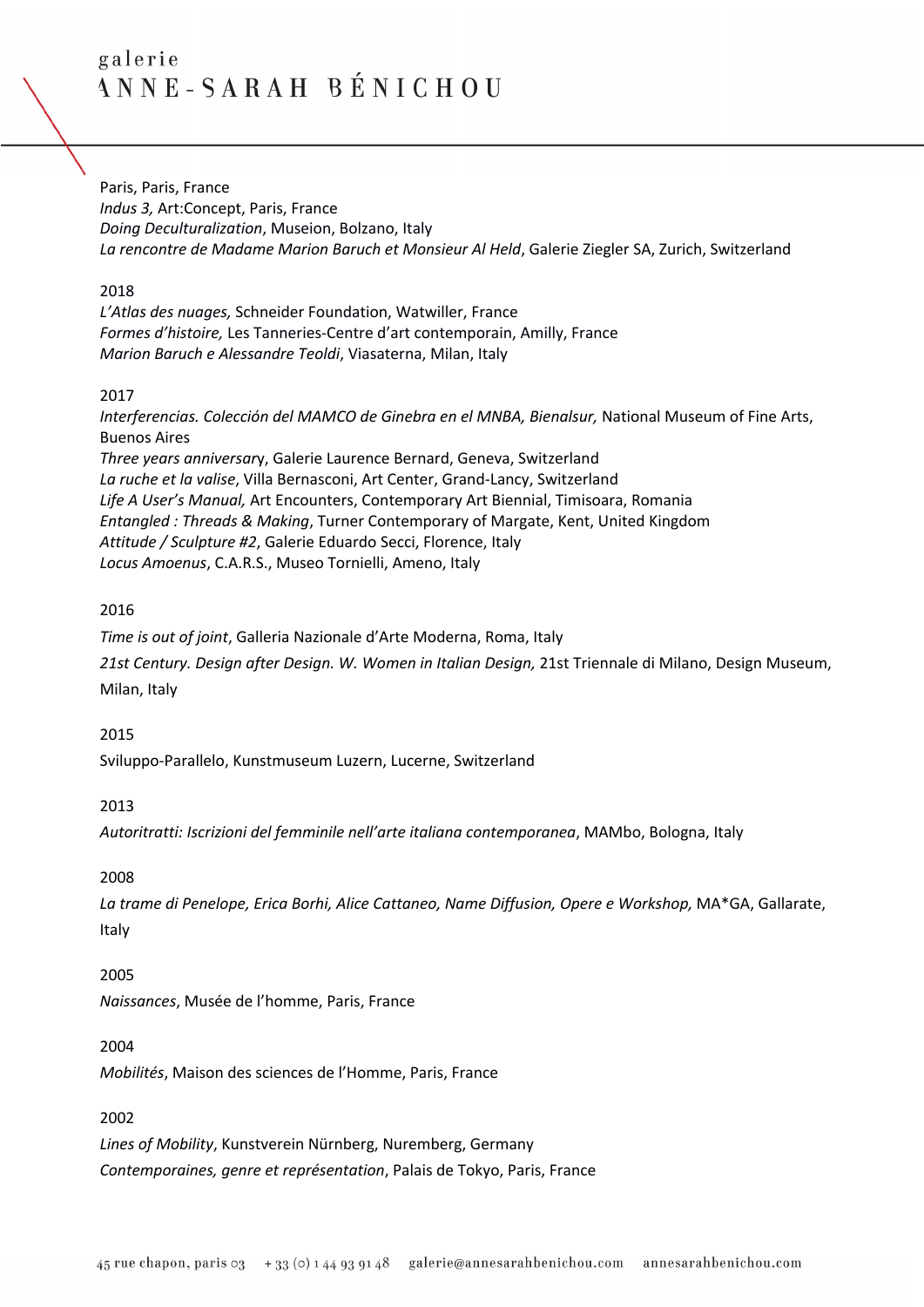# 2001

*Bibliobus,* Centre d'art contemporain Cimaises et Portique, Albi, France

### 2000

*Micropolitiques,* Le MAGASIN de Grenoble, Center for contemporary art, Grenoble, France *Moneynations 2*, Kunsthalle Exnergasse, Vienna, Austria *Le temps déborde*, part of the project *Identités multiple*s by *Synesthésie*, Blanc-Mesnil Cultural Forum, Blanc-Mesnil, France

### 1999

*Uman Tunnel*, collective project for Oreste, Venice Biennale 1999, Venice, Italy

### 1998

*moneynations@access*, Shedhall, Zürich, Switzerland *Technoculture*, Fri Art, Freiburg, Switzerland

### 1997

*Exogen Nicolaj*, Contemporary Art Center, Copenhagen, Denmark

### 1996

*Ad on exchange*, Zingmagazine, New York, United States *Doppio Morgen*, Galleria Luciano Inga-Pin, Milan, Italy *Escape Attempts, Compartments*, Curated by collectif Globe, Cristiania, Copenhagen, Denmark *Le piace Internet?,* Teatro Miela, Trieste, Italy *Natura Naturans*, Museo di Storia Naturale, Trieste, Italy *Geld.beat.synthetik*, *Aesthetic of truth*, ID-archiv edition, Berlin, Germany *Interplace access*, Viafarini, Milan, Italy

# 1995

*Forum Féminin/Masculin*, Centre Pompidou, Paris, France *Féminin/Masculin*, Istituto Italiano di cultura, Paris, France *When Tekkno Turns to Sound of Poetry*, Kunst Werke, Berlin, Germany

*50 ème Anniversaire des Comités d'Entreprise*, La Villette, Paris, France *Messe 2 ok. Talking the economic ökonoMiese machen*, Messe Köln, Cologne, Germany

# 1994

*Femmes Publiques*, Palais de la Femme, Paris (cat), France *Pro-Création*, Fri-Art Kunsthalle, Freiburg (cat), Switzerland *Ars-Lux*, Made in Bo, Bologna (cat), Italy

# 1993

*Serial,* Kruggase 8. Zürich; Labor Kunsthalle St. Gallen, Switzerland *Business Art/Art Business*, Groninger Museum, Groningen, Netherlands *Marchio di Fabbrica*, Tecnopolis, Bari (cat), Italy

# 1992

*Avantgarde & Kampagne*, Kunsthalle Düsseldorf, Düsseldorf (cat), Germany *Fin de siècle*, Galleria Luciano Inga-Pin, Milan, Italy *Saremarte*, SMAU, Milano, Italy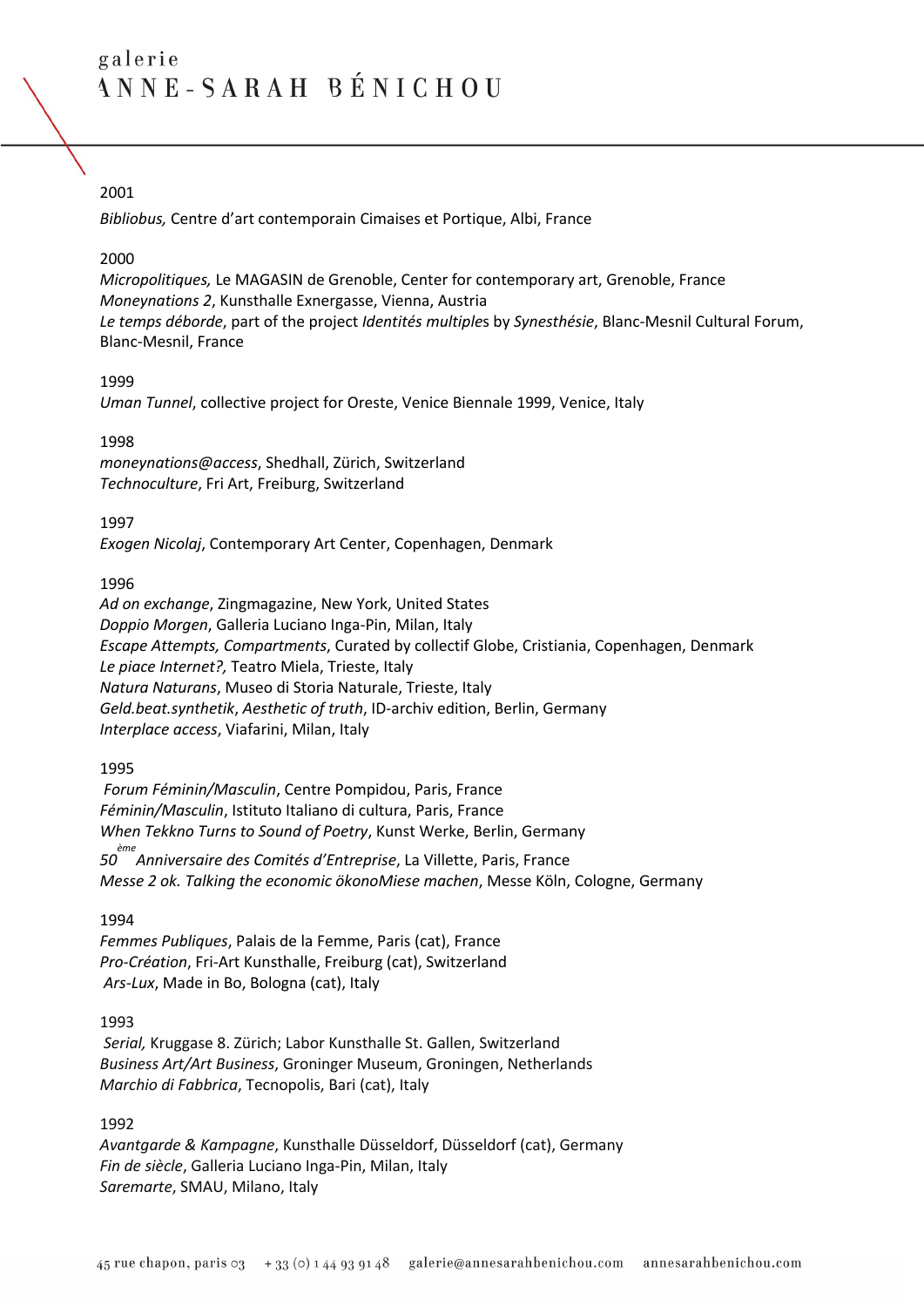1991 *Briefing*, Gallera Luciano Inga-Pin, Milan, Italy

1990 Art Basel – Art Cologne, Galleria Luciano Inga-Pin, Milan, Italy

1968 Young Sculpture Show, Paris, France

1967

III Mostra Internazionae du Scultura, Museum of Modern Art, Pagani Foundation, Castellanza, Italy

1955

1° Mostra Nazionale Universitaria di Pittura, Bari, Italy

# ARTISTIC ACTIVITIES AND INTERVENTIONS (SELECTION)

2005 - today

Tapis volant, collective artistic action, Marion Baruch, Arben Iljazi, Myriam Rambach, at Boissy Saint-Léger and Musée de l'Homme, Paris, France

2003

*Fête des Langues d'ici*, Synesthésie, Fabrique de couleurs, Montreuil, France *Un soir dans le jardin des Langues*, ECObox, Paris, France

2002

*Palabres, Contemporaines, Synesthésie*, Palais de Tokyo, Paris, France

2000 Eurovision 2000, Brussels, Belgium *Bordercartograph, Sortie du Net*, Synesthésie, Aubervilliers, France

1997

*Just Watch*, Shedhalle, Zürich, Switzerland

# INTERNET PROJECTS (SELECTION)

2005

*Les langues d'ici avec ceux qui les parlent, Synesthésie :* www.synesthesie.com/copresences

2002

*Ta langue est belle comme la mienne :* www.namediffusion.net *Dialogue avec Djilali Benamrane et Thuy Tien Ho autour des radios rurales paritaires, Synesthésie* : www.synesthesie.com/syn12